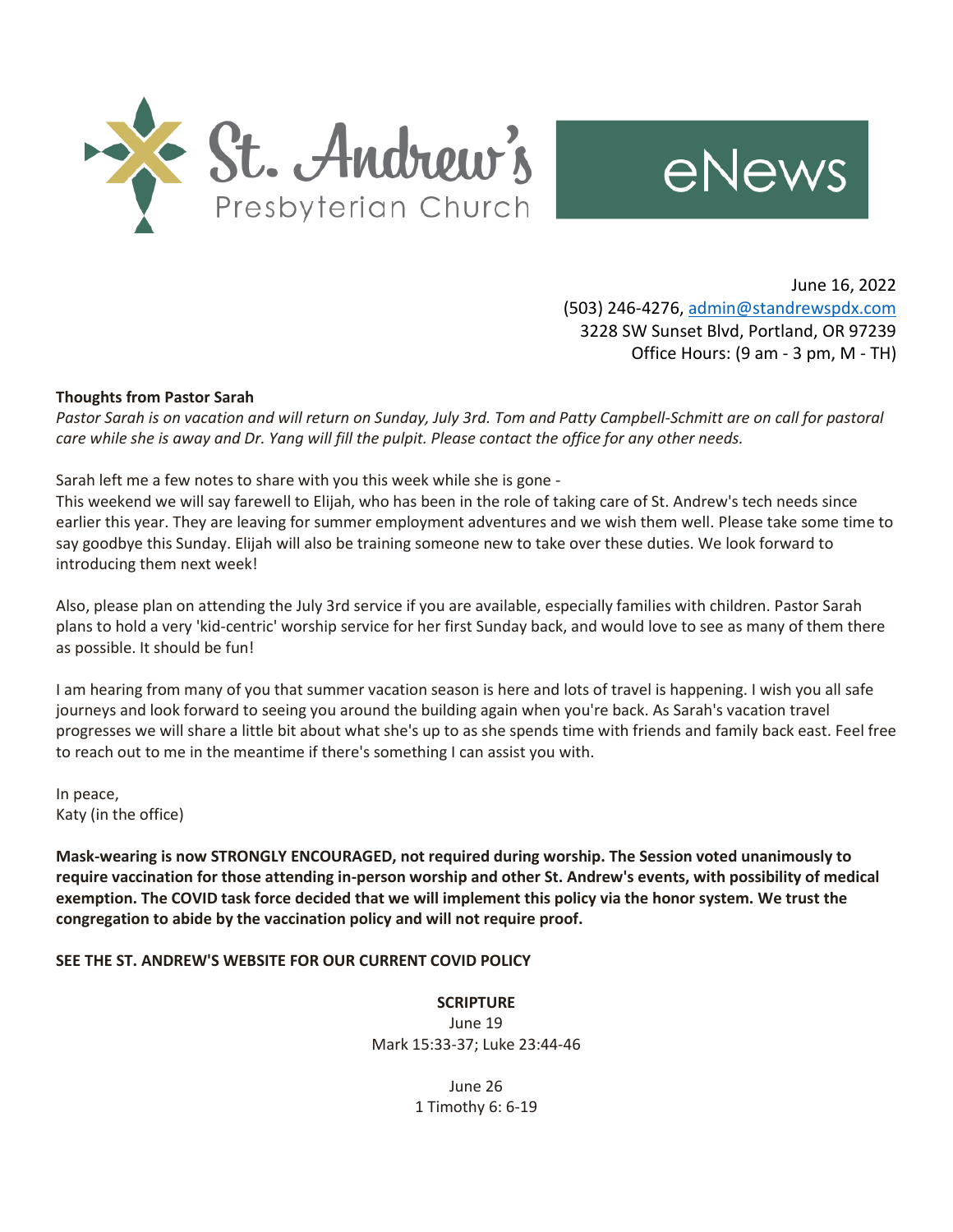### **New News & Announcements**

### \*SUMMER WORSHIP TIME CHANGE\*

As with last year, St. Andrew's Sunday worship time will move to 9:00am during July and August. We will resume our 10:00am worship time in September. Hopefully this will help us beat the heat on those hot summer days. Please help spread the word.

### \*EMAIL SCAM ALERT\*

In the last couple of days some of you have received emails from someone claiming to be Pastor Sarah and asking for some sort of financial assistance. Please be aware that these are a scam, and you should ignore and delete them. Pastor Sarah would never ask for any sort of funding in this capacity, whether it be cash, money transfer, or some sort of gift card.

If you do receive one of these fake requests feel free to contact Katy, in the office, to let us know or with any questions. We can assure you that the email you received was most definitely not from Sarah. And please let others know about this as well so we can keep everyone protected from these predators.

#### FAITHFUL FAMILIES

Families in St Andrew's will soon be receiving a 'Faithful Families' handbook for putting faith into action with your family, for this summer and beyond! This book is full of thoughtful ideas to help your children live out their faith. Children's ministry is happy to provide this guide and wishes you a grand summer (Lighthouse will resume in September; kids older than 4 years will remain in Worship with their parents during the summer months).

### SUPPORT FOR MULTNOMAH SAFE REST VILLAGE

The Friends of Multnomah Safe Rest Village is a new neighborhood group formed to be active voices in support of the Multnomah Safe Rest Village that opened this week at the Sears Armory site in the Multnomah neighborhood, and managed by All Good Northwest. Their goals are to welcome neighbors to the SRV and provide a variety of supports for its participants and staff. They are also eager to partner with faith communities in SW Portland that share their sense of mission around this work, and St. Andrew's is actively leading in the effort to grow these connections and relationships. We encourage you to visit their website to learn more, and to join their Facebook group to receive the most current updates. If you live in the Multnomah neighborhood you can also request yard or window signs stating your support through their website. Stay tuned for further updates as they unfold!

### NEIGHBORHOOD HOUSE FOOD PANTRY TOURS

The Neighborhood House Food Pantry is moving! Their new location on Barbur Blvd will let them expand on their food pantry and senior programs with larger receiving, production, and storage capacities, a larger shopping area, and easier public access for both recipients and volunteers. They are offering free tours of this new space all summer long, which will also include information on their capital campaign to make this project a success. See their website for more information, or go to their Sign-Up Genius to schedule your tour.

### **Learning & Fellowship Opportunities**

Members of all classes and groups are encouraged to continue reading and studying at home. Please contact your group leader if you do not find a list or link below.

### MEN'S BIBLE STUDY

Several St. Andrew's men meet on first and third Wednesdays at 7am, usually in Pastor Tom's living room (with masks and distance). They will be studying 1 Samuel in their upcoming gatherings. New participants are welcome. For more information, please contact Larry Patterson or the church office. Virtual participation is available upon request.

### ENNEAGRAM STUDY GROUP

On the fourth Saturday of every month, we gather on Zoom at 1:00 pm to discuss the Enneagram-- a system for understanding human personality and relationships. We are once again considering one type at a time as 2022 unfolds. We will not gather in June, but will resume our gatherings in July. Our July discussion will focus on Type 6-- The Loyalist. I encourage those interested in joining us to find an hour to watch a video from last year's Enneagram and Coffee summit.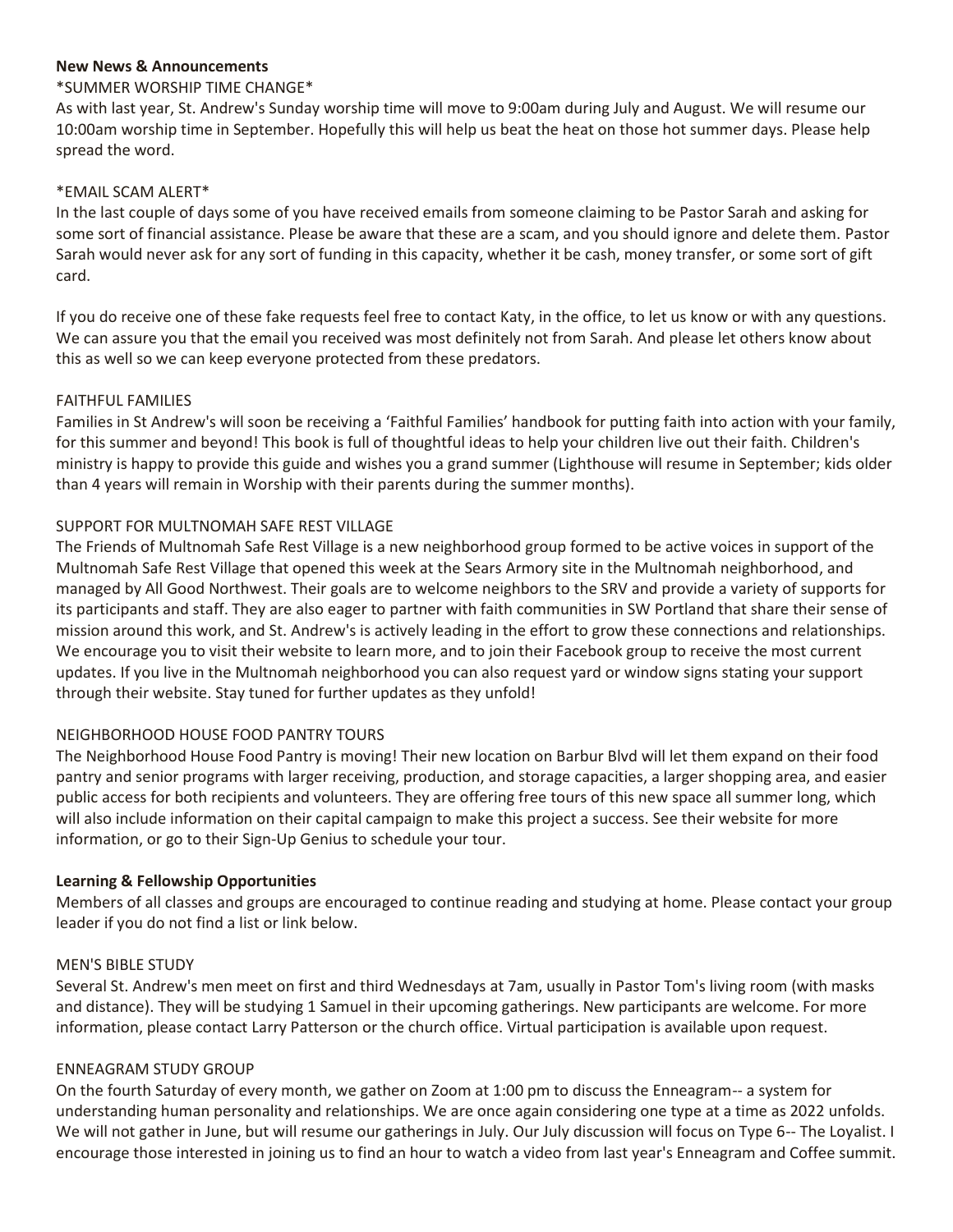Participants are also encouraged to review other literature or web information about type 6. Make note of what you observe/learn and join us Saturday, July 23 at 1:00pm on Zoom to discuss what you learned and are left wondering after viewing the panel and/or reading. All are welcome to join us on this journey of deeper self-understanding.

# POP ARTS & FAITH - FILM, ADVERTISING, & FASHION

What do pop arts have to do with Christian faith? What intersections do we see between the two unlikely genres? Wait a sec! Doesn't Jesus also make good use of pop arts of his own time in the Gospels? Let's explore these fun questions and more in this course! Guess what? We will begin the first session with Queen's legendary song, "Bohemian Rhapsody." This series of four classes are scheduled for, July 3, 10, 17, and 24, after worship from 10:15-11:00am, in person in the chapel, and will be led by Rev. Sunggu Yang. Recommended text (completely optional): Sunggu A. Yang's "Arts and Preaching: An Aesthetic Homiletic for the 21st Century", especially chapters 4 and 5.

# **Service Opportunities**

We know that there are many requests for basic needs assistance right now. Please contact the Church Office Admin or Mission Team Leader if you have questions or need help with drop-off or deliveries. We hope that you find one or more opportunities that call to you, and please know that any amount of support is appreciated and makes a big difference!

## ZIPLOC MINISTRY

### *SATURDAY, JUNE 25, 10:00 - 12:00pm: ZIPLOC FILLING SATURDAY, JULY 2, 11:45 - 12:15pm: ZIPLOC/DONATION DROP-OFF*

During stressed times, our monthly donations make a huge difference to our partners. You can sign up to bake a casserole for West Women's and Children's Shelter, or provide other needed items listed below. Bring your donations to FIRST SATURDAY DONATION DROP-OFF, a great time of fellowship at St. Andrew's! Here are the most requested items:

- NEIGHBORHOOD HOUSE FOOD PANTRY: feminine hygiene products (especially sanitary pads), diapers (especially larger sizes), canned fruits, canned tuna, soups and chili
- WEST WOMEN'S AND CHILDREN'S SHELTER: toilet paper, paper towels, disinfectant cleaner
- HYGIENE 4 ALL: NEW underwear, socks, leggings, T-shirts of all sizes, men's pants, gently used men's walking shoes
- ZIPLOCK MINISTRY: socks, pop-top tuna, pop-top chili or ravioli, water (10-12 oz), Gatorade (10-12 oz), travel toothbrushes/toothpaste

Our masked volunteers will greet you curbside in front of the church to receive your donations. We will also have lots of filled Ziplocs available for pickup and delivery. If you would like to support this ministry financially please send your donation marked "Ziploc Ministry" to the church. Contact Marilyn with questions. Thanks for your generosity to St. Andrew's ministries!

## HELP RESETTLE AN AFGHAN FAMILY

*Extend hospitality to strangers. Romans 12:13b*

*I was hungry and you gave me food, I was thirsty and you gave me drink, I was a stranger and you welcomed me. Matthew 25:35*

A group of St. Andrew's members (Carolyn Gazeley and Brad Van Allen, Rebecca and Scott Nasson, Ric Tower, Steve Griffith, Amy Houchen), former members, and people from the local community have joined together to resettle Afghan refugees. The first two refugees are a brother and sister in their twenties and thirties, who came through the humanitarian parole program. Both have been living at the Houchen/Wise house for several weeks, since their housing allowances expired. Both are learning English, to improve their employability.

The group has found them an apartment which, with utilities, will cost about \$1650 per month, only some of which may be covered by Oregon's Afghan housing assistance program. There will also be costs for the rental deposit; obtaining asylum papers; drivers' licenses; and gas, insurance, and maintenance for a car (one may be donated). We have gathered most of the furniture they will need, and also some of such necessities as kitchenware.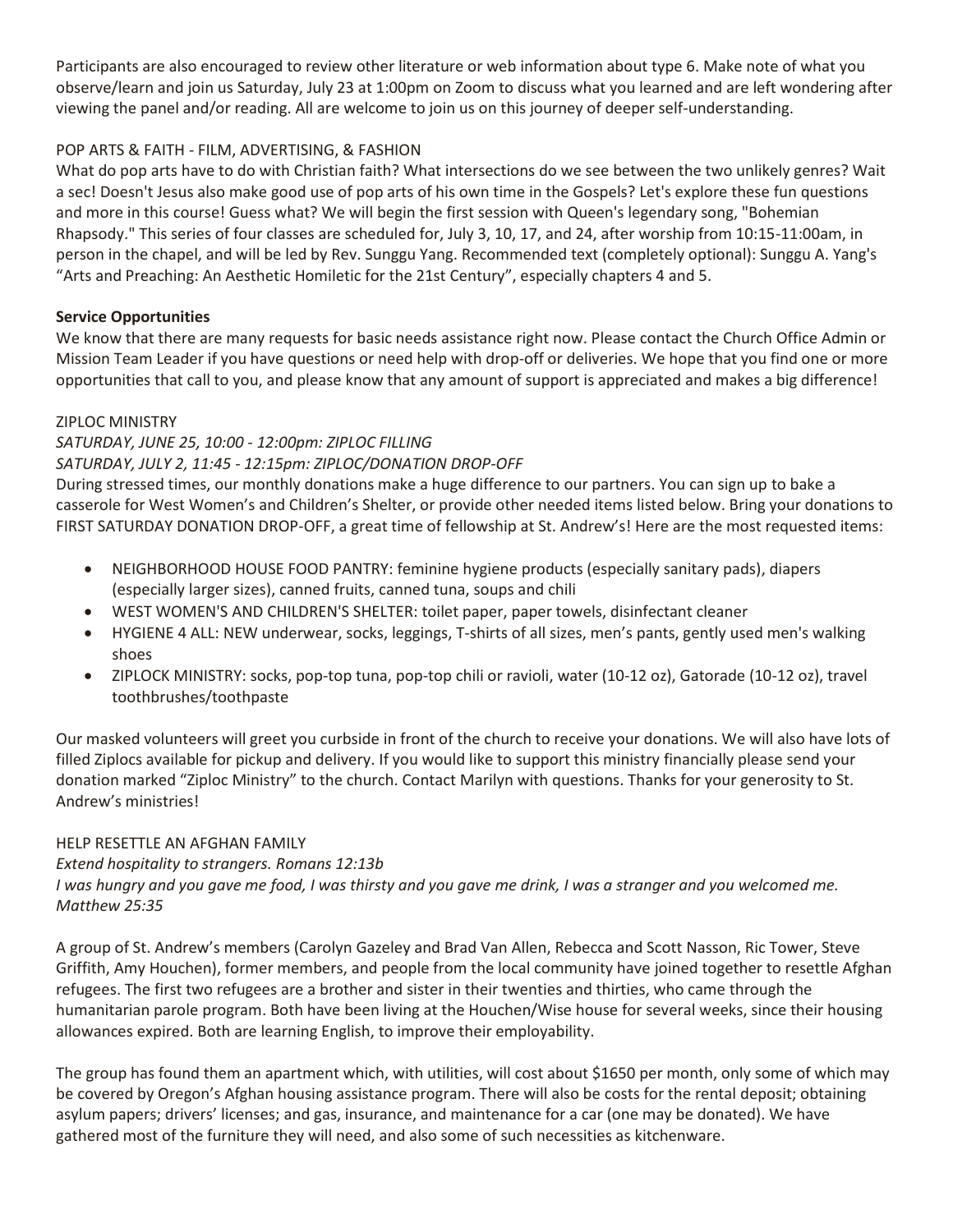While much of the process can be accomplished with volunteering of time and supplying material goods, money is necessary, too. The Session has approved a designated fund for the purpose. Donations to the Afghan Refugee Fund should include your name and address, and indicate whether you're a member of St. Andrew's. Questions? Ask Amy Houchen, or Rebecca Nasson.

### ST. ANDREW'S QUILTERS

The St. Andrew's quilters meet on the second and third Wednesdays of each month at 9:30. Their beautiful creations are donated to organizations that provide warmth to those in need. All are welcome to join them! Contact Gail Planck for more information.

### NEIGHBORHOOD HOUSE

Food Pantry donations: See their website for an up-to-date list of their most needed donation items.

### Volunteer Needs: M-F 9am-4pm

- Food Pantry: In-Pantry Support: Prep food boxes, stock shelves, and help out in the food pantry
- Food Delivery: Deliver 1-3 food boxes in a personal vehicle to clients
- Bulk Food Assistance Prep: Active shift that consists of prepping food boxes, loading a truck, driving in a personal vehicle to the apartment building, and helping unload the truck

Fill out an application online to get started, or see their website for a full list of opportunities.

### HYGIENE4ALL DONATIONS

H4A is always in need of donations of clean clothes, gently used or newly purchased, or money for the purchase of clean clothes (particularly fresh underwear). H4A is also in need of fresh, small (travel-sized) hygiene items (hotel shampoo and conditioner, for example). Please do not donate partially used items. Here are the most needed clothing items: new underwear (must be new), socks, basic T-shirts of all sizes, leggings, pants (especially men's sizes 30 to 34), gently used men's walking shoes (most requested sizes 10 to 12), stretchy dresses. If you would like to lead a donation drive for H4A or work on one of their other needed projects, contact Marilyn. If you'd like to read more about H4A check out their website. Money donations can also be made directly to H4A.

### **Virtual Gatherings & Events**

Sunday, June 19 & 26 10:00am Worship, Zoom & Facebook (also in person)

Friday, June 17 & 24 10:00am Virtual Coffee Chat, Zoom password if needed-coffee

### **Reminders & Ongoing News**

### LOVE PLAY? JOIN US IN THE NURSERY!

Children's Ministry needs your help in the Nursery, where our wonderful teacher Aubrey holds court with the youngest in our church. (And the Sunday School teachers need a rest!) Sign up online to be the second adult in the Nursery to help Aubrey care for the littlest ones among us. (Kids older than 4 years will remain in Worship with their parents during the summer months.)

## FREE COVID TEST KITS BY MAIL, AND AT ST. ANDREW'S

A third round of free, at-home Covid test kits are now available to order online. This time you will receive eight boxes instead of four. If you have already ordered and received these kits previously this year you are eligible to do so again. Visit the same website as before to place your order.

Additionally, St. Andrew's has received four cartons of Covid test kits from Multnomah County. They will mostly be distributed through our Ziploc ministry, but if you or someone in your community are in need and have not yet received your free kits we can make some of our supply available to you. Contact the office if you have any questions or requests.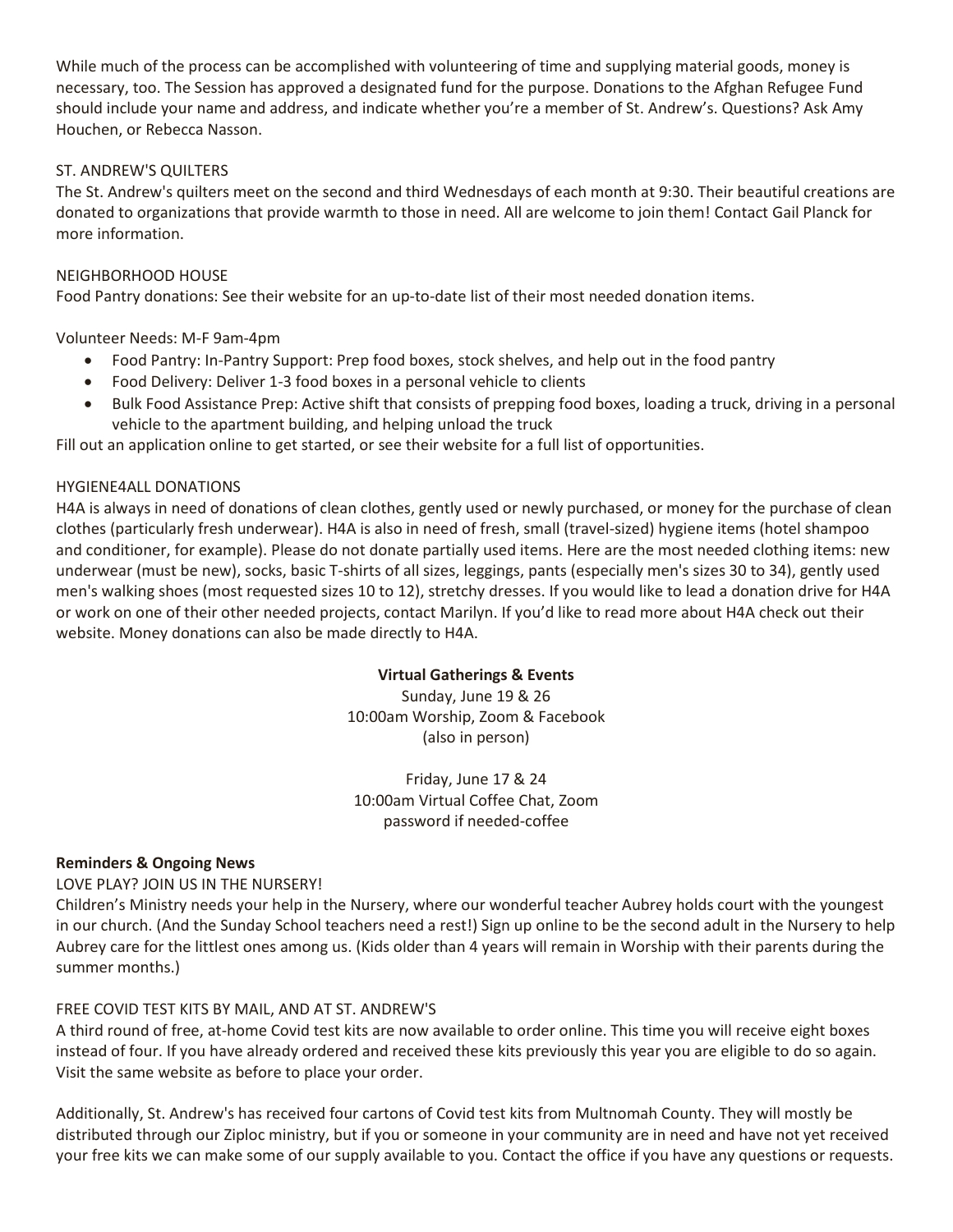#### NEW MEMBERS

Are you interested in becoming a member of St. Andrew's? Let Pastor Sarah know today! And keep your eyes posted for the next Inquirers' Class.

### STATEMENT OF SUPPORT FOR THE MULTNOMAH SAFE REST VILLAGE

The Multnomah Safe Rest Village is one of six such sites scheduled to open in Portland in the near future. Because of its proximity to St. Andrew's we are publicly committing our support to the success of this location, and it's goal to provide short term housing and wrap-around services to individuals currently living outside as they are supported in their journeys to acquiring permanent housing. A statement of support intended to be sent to public officials and other community entities was drafted, and approved by your Session last month. It states:

*We at St. Andrew's Presbyterian Church in Southwest Portland are writing to express our support of the Safe Rest Village that will occupy the Sears Armory site on SW Multnomah Blvd. One of our church's core values is to be in service to our neighbors, and this includes all who live in our midst whether in or outdoors, permanently or temporarily sheltered, and especially those who have no shelter at all. We look forward to developing strong relationships with the Safe Rest Village participants and All Good Northwest, and working together to make this a successful program where people can learn to live and thrive into permanent housing. Knowing that the proposed Safe Rest Villages are facing opposition from many in our city, we want to publicly proclaim that there are also many of us who are in support of these efforts to find sustainable solutions to getting people off the streets and into housing that supports their needs. St. Andrew's is also leading efforts to build a coalition of faith communities in Southwest Portland to amplify this support even more. Please feel free to reach out to us as needed, as a resource to strengthen your work in creating humane solutions to homelessness that maintain the dignity we all deserve as beloved children of God.*

Pastor Sarah and Katy are currently working with a group of other faith leaders in Southwest Portland, as well as the Hillsdale Assistance Team, to find collaborative ways we can work with our neighbors at this Safe Rest Village to serve the common good of all those in its midst. Feel free to reach out to them for more information, and more updates will come as our work unfolds.

### EMERGENCY RELIEF FOR UKRAINE

PC(USA) is responding to the crisis in Ukraine by providing funding for sibling churches and ecumenical partners who are on the ground in the region and already experienced in receiving refugees from Central and Eastern Europe. If you would like to help support this work you can make a financial donation through their website. If you would prefer to donate through St. Andrew's, indicate this with your giving and we will forward it on for you.

## RIDES TO CHURCH

We are grateful St. Andrew's is now open for Sunday worship services and are anxious to reunite with friends, fellow members, and all who wish to be part of this. To help make this happen, some of our Deacons are starting a program to give rides to church to people who need them. If you would be interested in receiving this service, or know someone else who would, please let us know so we can get you on our list. If you would be interested in being a driver, please let us know that too. With enough volunteers people may only be needed once a month. Contact the office, Merrie Backer, or Larry Kelly to sign up, or if you have any questions.

### SOLAR PANELS - THANK YOU!

Thanks to your generosity, we have all the donations and pledges we asked for! The only financial piece remaining is finding someone who can use the tax credits to shelter rental income. (The church, which doesn't pay taxes, can't use the credits.) The solar firm we're working with is searching, but if you know a good candidate, let us know, Amy Houchen or Steve Cook.

### COVID VACCINE AND BOOSTER RECOMMENDATIONS

The Centers for Disease Control and Prevention now recommend that everyone age five and over receive a Covid vaccine. Additionally, they recommend that everyone over the age of twelve who are 2-6 months (depending on which vaccine you received) past their last Covid shot get a booster. Vaccines and boosters can be found through your provider, or at local pharmacies using the Get Vaccinated Oregon (GVO) locator map. Pop-up sites have also been